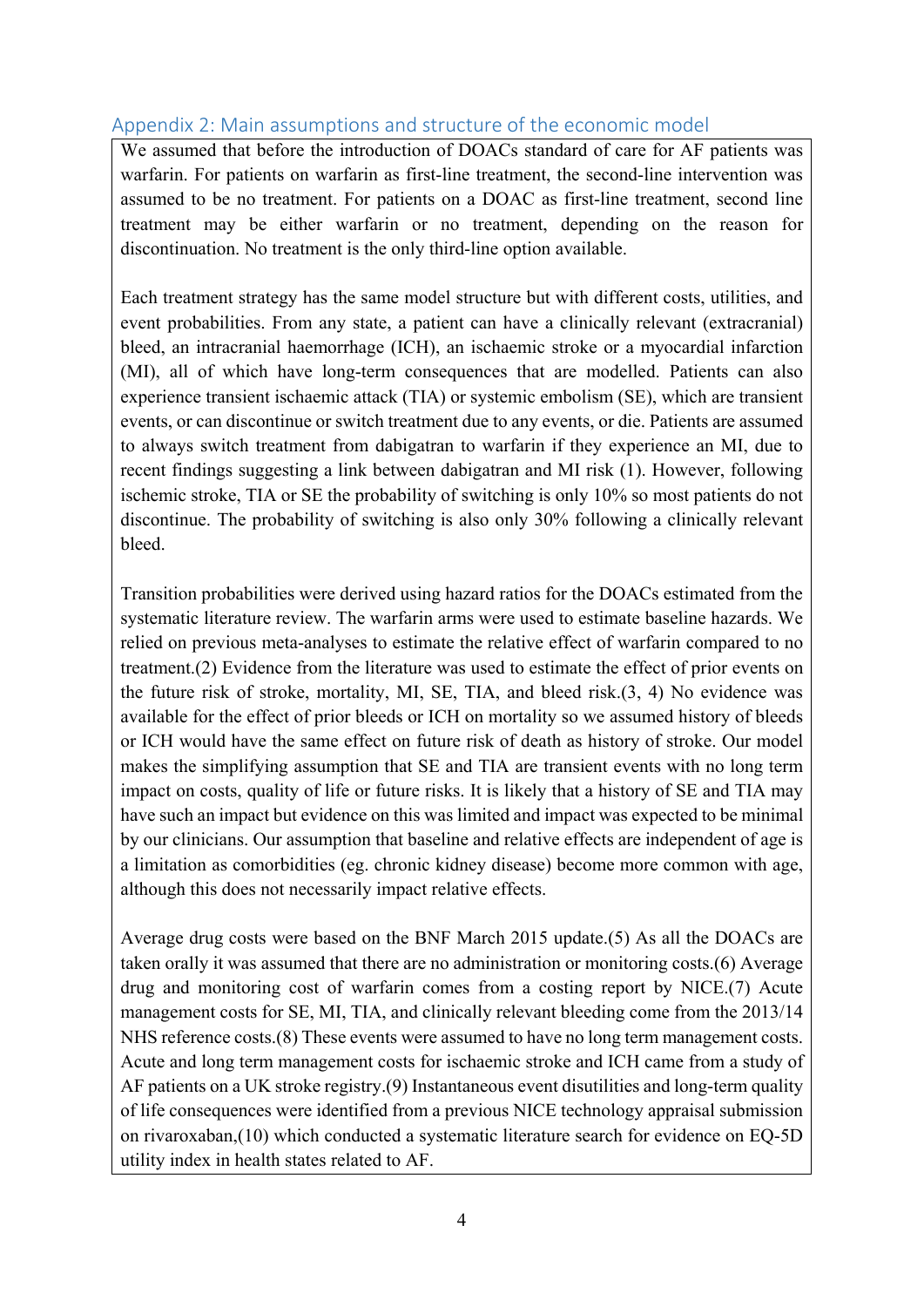As our model makes a range of assumptions, sensitivity analyses were important. . Several sensitivity analyses were conducted to test the robustness of the analysis to our assumptions: (1) setting warfarin monitoring and administration costs to zero; (2) assuming ICH and bleed had the no effect on future mortality, unlike our base case which assumed the same effect as a history of stroke; (3) assuming patients only switched to no treatment following an ICH or MI (if on dabigatran); (4) assuming patients switched after stroke, bleed, ICH or (if on dabigatran) MI; (5) removing the BAATAF study, in which control patients could receive aspirin, from the meta-analysis comparing warfarin to no treatment; (6) assuming that lower doses of apixaban (2.5mg) and dabigatran (110mg) are used in older patients (as for the base-case doses, efficacy and safety rates for the lower doses are also taken from our NMA); (7) setting the hazard ratio for ICH on warfarin relative to no treatment to 1, as an alternative to the base case assumption that it was the same as that for bleed  $(0.51 (0.205, 0.949))$ ; (8) including long-term management costs for MI of £142 per year, in line with the Bayer submission on rivaroxaban.(10); (9) analysing a cohort with initial age 60, which affects utilities and mortality in the model but costs and other event rates were independent of age and remained the same as the base case; (10) as for (9), but with initial age 80.

The conclusion that apixaban 5mg is most cost-effective was robust to all of our sensitivity analyses except for sensitivity analysis (4) where warfarin became most cost-effective, due to patients spending less time on a DOAC because of treatment switching). For sensitivity analysis (6) but apixaban (with age-specific dose) was most cost-effective, although there was greater uncertainty.

As dabigatran and other DOACs are likely to fall in price when they come off patent, we performed threshold analyses to calculate the price at which DOACs would have to be sold for their expected incremental net benefit to becomes the maximum; in other words, the price at which they become most cost-effective. We found that, to be more cost-effective than apixaban, dabigatran's price would have to reduce from an annual cost of £801.76 to - £280.35, edoxaban would have to reduce to -£1140.17, and rivaroxaban would have to reduce from £766.52 to -£1172.97. In other words, they are unlikely to become more costeffective than apixaban at any non-negative price.

## A2.1: Main model assumptions

Does not include minor non-clinically relevant bleeds as transient events.

No distinction between severity of ischaemic strokes.

Dose of apixaban and dabigatran given does not reduce as patients age.

Bleeds and ICH (and with it, haemorrhagic stroke) have same effect on future risk of death as stroke

Patients on dabigatran who experience an MI will always switch to warfarin.

Patients switch to no treatment after ICH/haemorrhagic stroke.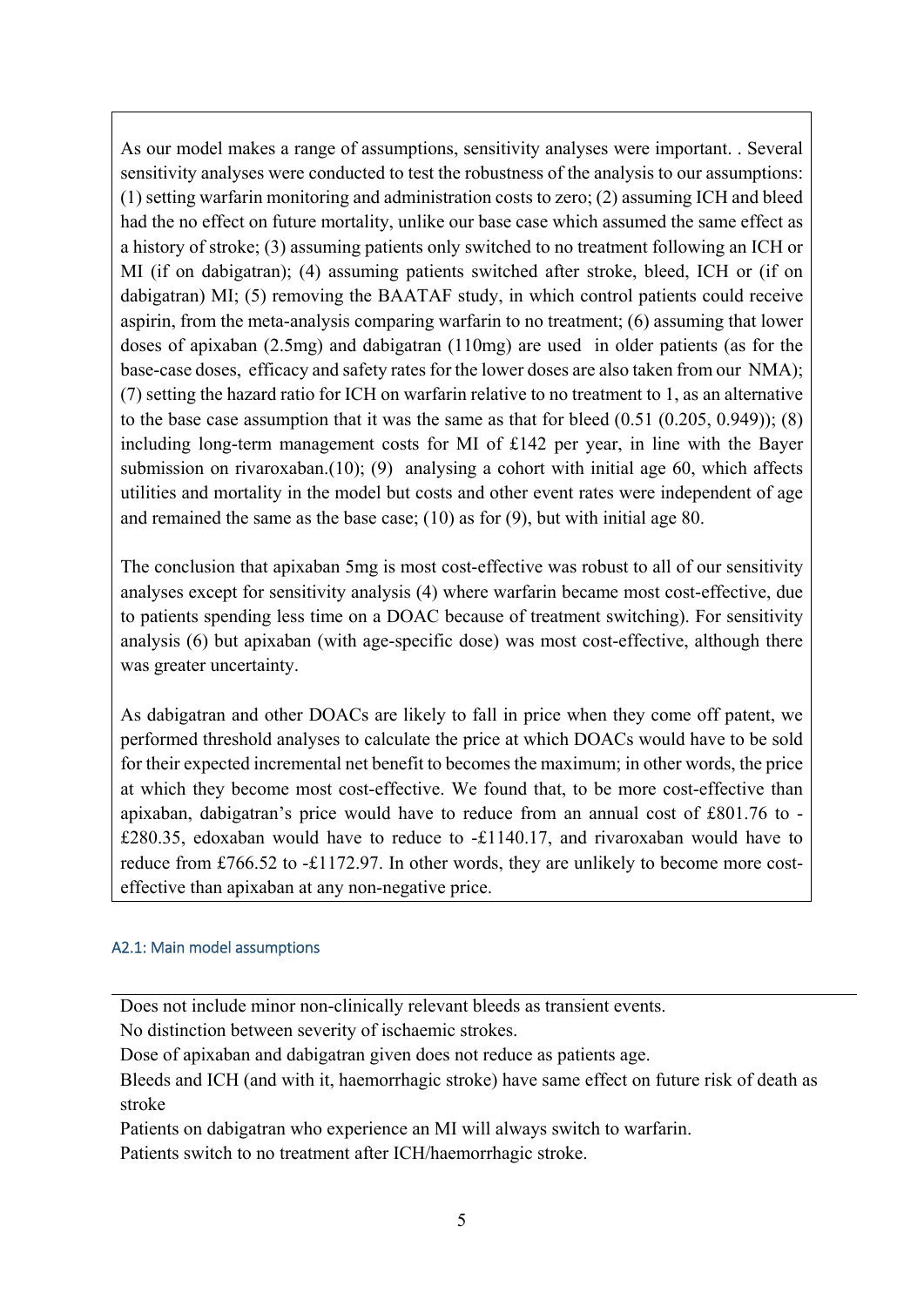Patients may switch (with an assumed probability) from DOAC to warfarin or warfarin to no treatment after ischaemic stroke, bleed, SE or TIA.

Patients may (with an assumed probability) discontinue warfarin treatment or switch from a DOAC to warfarin, even if they do not experience an event (due to lack of compliance). Warfarin arms from the RCTs identified in our systematic review are representative of the AF population in England and Wales.

Events rate and relative treatment effects are assumed not to vary with age.

Relative mortality rate in AF patients relative to the general population does not vary with age. Warfarin treatment costs over 3 months are taken from the NICE costing report. Uncertainty in this is represented using a uniformly distribution from 50% to 150% of the NICE costing report estimate.

Assumes no monitoring or administration costs for DOACs

Assumes post-ICH management costs to be similar to post-ischaemic stroke management costs. Combined management costs for post-multiple event states (eg. MI+Stroke) to be the maximum of management costs for constituent events.

Assumed quality of life for patients with a history of multiple events to be multiplicative combination of quality of life for constituent events.



## A2.2: Illustration of the Markov model

\* Patients can experience transient events (TIA or SE) but stay in same health state, with possibly changed treatment, thereafter. ( $S =$  ischaemic stroke,  $B =$  other clinically relevant bleed, ICH = intra-cranial haemorrhage, MI = myocardial infarction)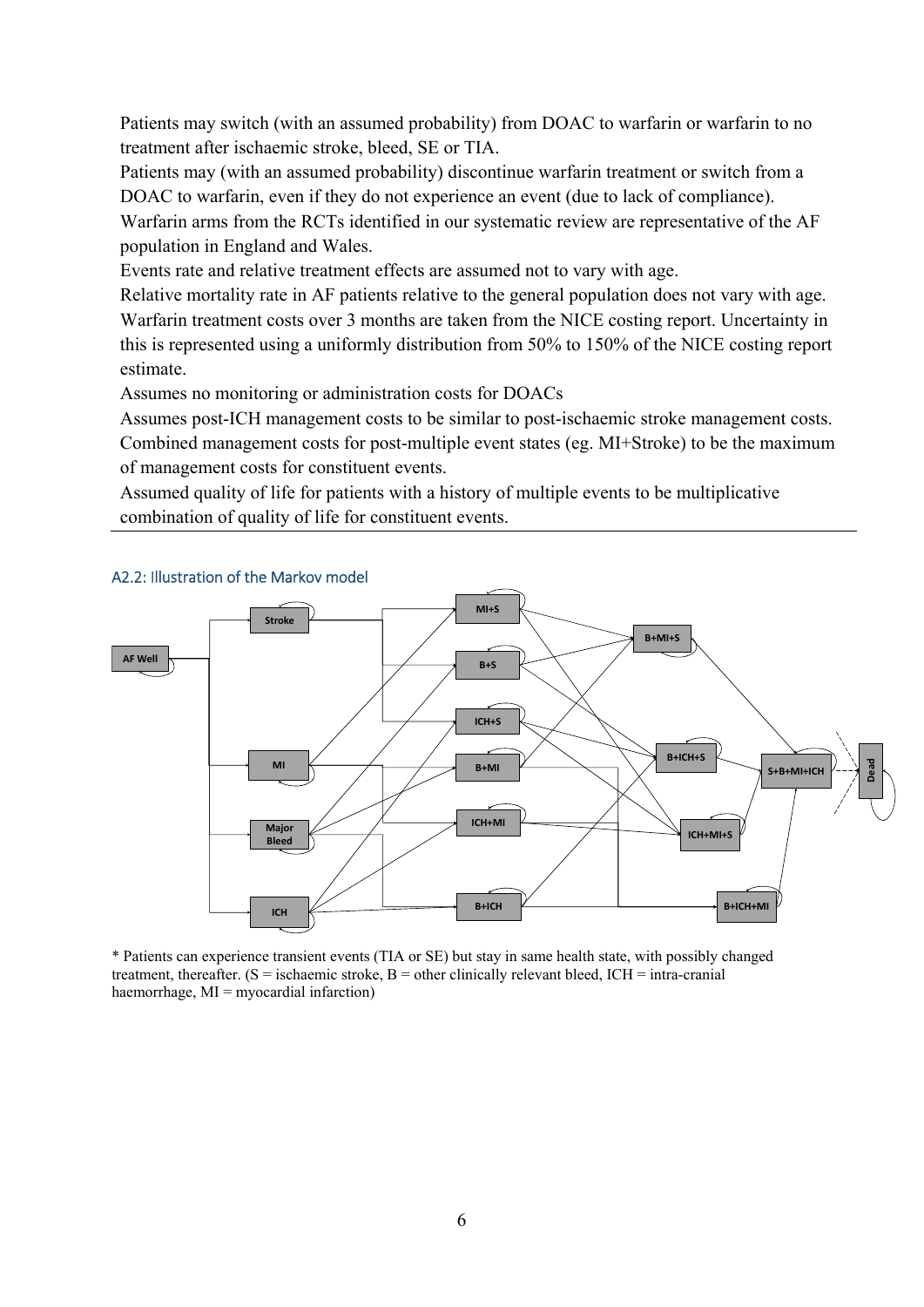| Item                                                                                                                                                       | Mean (or reported         | Distribution****       | <b>Source</b>                                                                                                                                                                                                                                                                                  |  |  |  |  |  |
|------------------------------------------------------------------------------------------------------------------------------------------------------------|---------------------------|------------------------|------------------------------------------------------------------------------------------------------------------------------------------------------------------------------------------------------------------------------------------------------------------------------------------------|--|--|--|--|--|
|                                                                                                                                                            | values from source)       |                        |                                                                                                                                                                                                                                                                                                |  |  |  |  |  |
| Treatment switching probabilities per 3 month cycle*********                                                                                               |                           |                        |                                                                                                                                                                                                                                                                                                |  |  |  |  |  |
| Following stroke or                                                                                                                                        | 0.30 (Crl 0.00-1.00)      | Beta(0.3, 0.7)         | Assumption                                                                                                                                                                                                                                                                                     |  |  |  |  |  |
| bleed                                                                                                                                                      |                           |                        |                                                                                                                                                                                                                                                                                                |  |  |  |  |  |
| Following SE or TIA                                                                                                                                        | $0.10$ (Crl $0.00-1.00$ ) | Beta(0.1, 0.9)         | Assumption                                                                                                                                                                                                                                                                                     |  |  |  |  |  |
| Drug and administration costs per 3 month cycle                                                                                                            |                           |                        |                                                                                                                                                                                                                                                                                                |  |  |  |  |  |
| Apixaban 10mg                                                                                                                                              | £200.42                   | Fixed                  | BNF(11) and ONS(12)                                                                                                                                                                                                                                                                            |  |  |  |  |  |
| Apixaban 5mg                                                                                                                                               | £200.44                   | Fixed                  |                                                                                                                                                                                                                                                                                                |  |  |  |  |  |
| Dabigatran 150mg                                                                                                                                           | £200.44                   | Fixed                  |                                                                                                                                                                                                                                                                                                |  |  |  |  |  |
| Dabigatran 110mg                                                                                                                                           | £200.44                   | Fixed                  |                                                                                                                                                                                                                                                                                                |  |  |  |  |  |
| Rivaroxaban 20mg                                                                                                                                           | £191.63                   | Fixed                  |                                                                                                                                                                                                                                                                                                |  |  |  |  |  |
| Edoxaban 60mg                                                                                                                                              | £200.44                   | Fixed                  | Not in BNF 2013,<br>assumed same as<br>Apixaban 5mg                                                                                                                                                                                                                                            |  |  |  |  |  |
| Warfarin                                                                                                                                                   | £101.13                   | Uniform(52.57, 157.70) | National Institute for<br><b>Health and Clinical</b><br>Excellence (NICE),<br><b>Costing Report:</b><br><b>Implementing NICE</b><br>Guidance in England.<br><b>Atrial Fibrillation:</b><br>The Management of<br>Atrial Fibrillation.<br><b>NICE Clinical</b><br>Guideline, 2006.<br>$36.(7)^*$ |  |  |  |  |  |
| <b>Acute event costs</b>                                                                                                                                   |                           |                        |                                                                                                                                                                                                                                                                                                |  |  |  |  |  |
| Ischaemic stroke                                                                                                                                           | 11626                     | Normal                 | Ischaemic stroke, all                                                                                                                                                                                                                                                                          |  |  |  |  |  |
|                                                                                                                                                            | $(SD=16868)$              | (11626, 1325)          | strokes.(9)**                                                                                                                                                                                                                                                                                  |  |  |  |  |  |
| <b>ICH</b>                                                                                                                                                 | 11453                     | Normal                 | ICH or haemorrhagic                                                                                                                                                                                                                                                                            |  |  |  |  |  |
|                                                                                                                                                            | $(SD=13815)$              | (11453, 3350)          | stroke, all                                                                                                                                                                                                                                                                                    |  |  |  |  |  |
|                                                                                                                                                            |                           |                        | haemorrhagic                                                                                                                                                                                                                                                                                   |  |  |  |  |  |
|                                                                                                                                                            |                           |                        | strokes.(9)                                                                                                                                                                                                                                                                                    |  |  |  |  |  |
| SE (non-fatal)                                                                                                                                             | 2373                      | Uniform                | NHS reference                                                                                                                                                                                                                                                                                  |  |  |  |  |  |
|                                                                                                                                                            |                           | (1186.5, 3559.5)       | costs.(8)                                                                                                                                                                                                                                                                                      |  |  |  |  |  |
| <b>TIA</b>                                                                                                                                                 | 1064                      | Uniform                | NHS reference                                                                                                                                                                                                                                                                                  |  |  |  |  |  |
|                                                                                                                                                            |                           | (532, 1596)            | costs.(8)                                                                                                                                                                                                                                                                                      |  |  |  |  |  |
| Clinically relevant                                                                                                                                        | 1751.5                    | Uniform                | NHS reference                                                                                                                                                                                                                                                                                  |  |  |  |  |  |
| bleeding***                                                                                                                                                |                           | (875.75, 2627.25)      | costs.(8)                                                                                                                                                                                                                                                                                      |  |  |  |  |  |
| MI                                                                                                                                                         | 4830                      | Uniform                | Acute MI, NHS                                                                                                                                                                                                                                                                                  |  |  |  |  |  |
|                                                                                                                                                            |                           | (2415.24, 7245.72)     | reference costs for                                                                                                                                                                                                                                                                            |  |  |  |  |  |
|                                                                                                                                                            |                           |                        | hospitalization,(8)                                                                                                                                                                                                                                                                            |  |  |  |  |  |
|                                                                                                                                                            |                           |                        | doubled to include                                                                                                                                                                                                                                                                             |  |  |  |  |  |
|                                                                                                                                                            |                           |                        | follow-up costs                                                                                                                                                                                                                                                                                |  |  |  |  |  |
| Annual post-ischaemic stroke and post-ICH management costs. These are divided by four to<br>obtain 3-monthly cycle costs. Only average cost used in model. |                           |                        |                                                                                                                                                                                                                                                                                                |  |  |  |  |  |

A2.3: Summary of estimates of treatment switching probabilities, costs and utilities used in the economic model

| assum a monthly syste costs. Only average cost asea in modell |                |                  |  |  |  |
|---------------------------------------------------------------|----------------|------------------|--|--|--|
| Non-disabling                                                 | 2135 (SD=3676, | Luengo et al.(9) |  |  |  |
|                                                               | n=66)          |                  |  |  |  |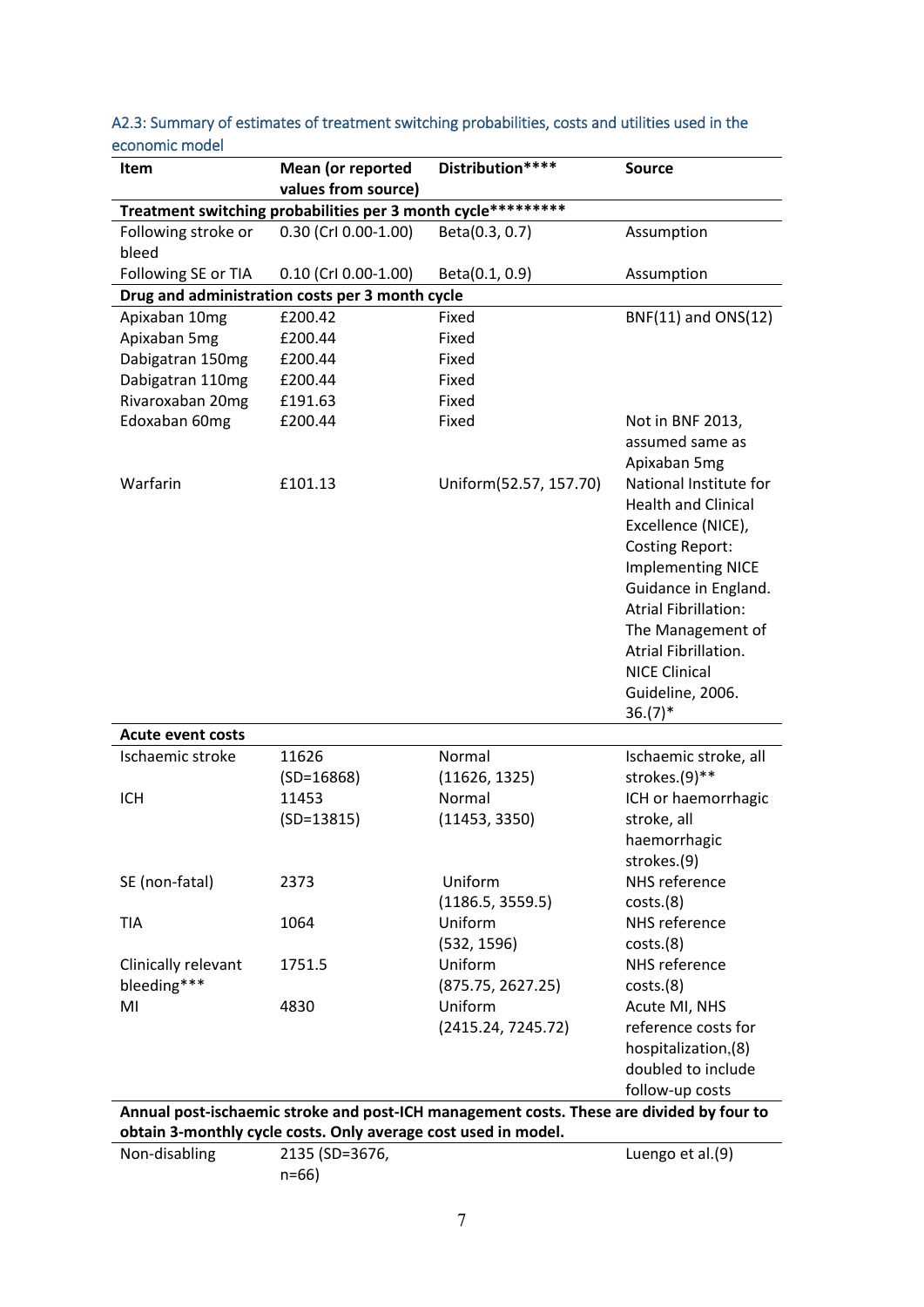| Moderately                                                                                                                                                                                                                                           | 4165 (SD=7668,                                        |                                     | Luengo et al.(9)                                                                                   |  |  |  |
|------------------------------------------------------------------------------------------------------------------------------------------------------------------------------------------------------------------------------------------------------|-------------------------------------------------------|-------------------------------------|----------------------------------------------------------------------------------------------------|--|--|--|
| disabling<br><b>Totally disabling</b>                                                                                                                                                                                                                | $n = 58$<br>6324 (SD=14898,<br>$n=6324$               |                                     | Luengo et al.(9)                                                                                   |  |  |  |
| Average (Ischaemic<br>stroke and ICH)                                                                                                                                                                                                                | 3613 (SD=4235,<br>$n = 136$                           | Normal(3613, 363)                   | Weighted average of<br>the mean and SDs<br>reported in Luengo<br>et al, (9) inflated to<br>2013/14 |  |  |  |
| Reference group<br>health utilities                                                                                                                                                                                                                  |                                                       |                                     |                                                                                                    |  |  |  |
| Stable AF quality of                                                                                                                                                                                                                                 | 0.779 (SD=0.253,                                      | Normal(0.779, 0.0045)               | Berg 2010(13)                                                                                      |  |  |  |
| life (for AF model)                                                                                                                                                                                                                                  | n=3045, SE=0.0045)                                    |                                     |                                                                                                    |  |  |  |
| <b>Acute health event</b><br>disutilities*****                                                                                                                                                                                                       |                                                       |                                     |                                                                                                    |  |  |  |
| TIA and SE disutility                                                                                                                                                                                                                                | $-0.131$                                              | Uniform(-0.197, -0.066)             | Robinson 2001.(14)                                                                                 |  |  |  |
| Acute Ischaemic                                                                                                                                                                                                                                      | $-0.59$                                               | Uniform(-0.885, -0.295)             | Robinson 2001.(14)                                                                                 |  |  |  |
| stroke disutility                                                                                                                                                                                                                                    |                                                       |                                     |                                                                                                    |  |  |  |
| Acute ICH disutility                                                                                                                                                                                                                                 | Median utility 0.60<br>(95% CI 0.02-1.00)<br>$(n=60)$ | Normal $(0.60, 0.064)$ -<br>AF well | Lenert 1997.(15)                                                                                   |  |  |  |
| Other CRB disutility                                                                                                                                                                                                                                 | $-0.03$ (SE=0.001531)                                 | Normal(-0.03,<br>0.001531)          | Robinson 2001.(14)                                                                                 |  |  |  |
| Acute MI disutility                                                                                                                                                                                                                                  | 0.683 utility<br>(SD=0.233, n=222,<br>SE=0.0156)      | Normal(0.683, 0.0156) -<br>AF well  | Lacey<br>2003.(16)******                                                                           |  |  |  |
| <b>Chronic health state</b>                                                                                                                                                                                                                          |                                                       |                                     |                                                                                                    |  |  |  |
| annual quality of                                                                                                                                                                                                                                    |                                                       |                                     |                                                                                                    |  |  |  |
| life                                                                                                                                                                                                                                                 |                                                       |                                     |                                                                                                    |  |  |  |
| Post Ischaemic<br>stroke quality of life                                                                                                                                                                                                             | $0.69$ (SD= $0.18$ ,<br>n=77, SE=0.0205)              | Normal(0.69, 0.0205)                | Haacke 2006.(17)<br>*******                                                                        |  |  |  |
| Post ICH quality of<br>life                                                                                                                                                                                                                          | $0.74$ (SD=0.39, n=5,<br>SE=0.1744)                   | Beta(3.941, 1.385)                  | Haacke 2006.(17)<br>********                                                                       |  |  |  |
| Post MI quality of                                                                                                                                                                                                                                   | 0.718 (SD=0.243,                                      | Normal(0.718, 0.0163)               | Lacey                                                                                              |  |  |  |
| life                                                                                                                                                                                                                                                 | n=222, SE=0.0163)                                     |                                     | 2003.(16)******                                                                                    |  |  |  |
| * We inflated to 2013/14 values using the ONS Consumer Price Inflation index for medical services (DKC3)(12) and placed a Uniform<br>distribution ~(52.57, 157.70) and (210.26, 630.79) (on the cost per three month and yearly cycles respectively. |                                                       |                                     |                                                                                                    |  |  |  |

\*\* We inflated to 2013/14 values using the ONS Consumer Price Inflation index for medical services (DKC3).(12)

\*\*\* Average of gastrointestinal and non-gastrointestinal bleed

\*\*\*\* Capped above at 1 for quality of life and 0 for disutility

\*\*\*\*\* Disutilities assumed to last for 3 months.

\*\*\*\*\*\* Table 3, year mean EQ‐5D score

\*\*\*\*\*\*\* Table 2 in source article, weighted average EQ-5D score for ischaemic stroke

\*\*\*\*\*\*\*\* Table 3 in source article, EQ-5D for haemorrhagic stroke.

\*\*\*\*\*\*\*\*\* Following stroke, bleed, SE or TIA, patients may switch from DOAC to warfarin or from warfarin to no treatment with the specified probabilities.

#### A2.4: Hazards and hazard ratios used in the economic model not from base case NMA.

| Ischaemic TIA<br>stroke |  | <b>Systemic</b> | Intracranial<br>Embolism* Haemorrhage relevant | <b>Clinically</b><br>bleeding | MI | Death<br>(all<br>causes) |
|-------------------------|--|-----------------|------------------------------------------------|-------------------------------|----|--------------------------|
|-------------------------|--|-----------------|------------------------------------------------|-------------------------------|----|--------------------------|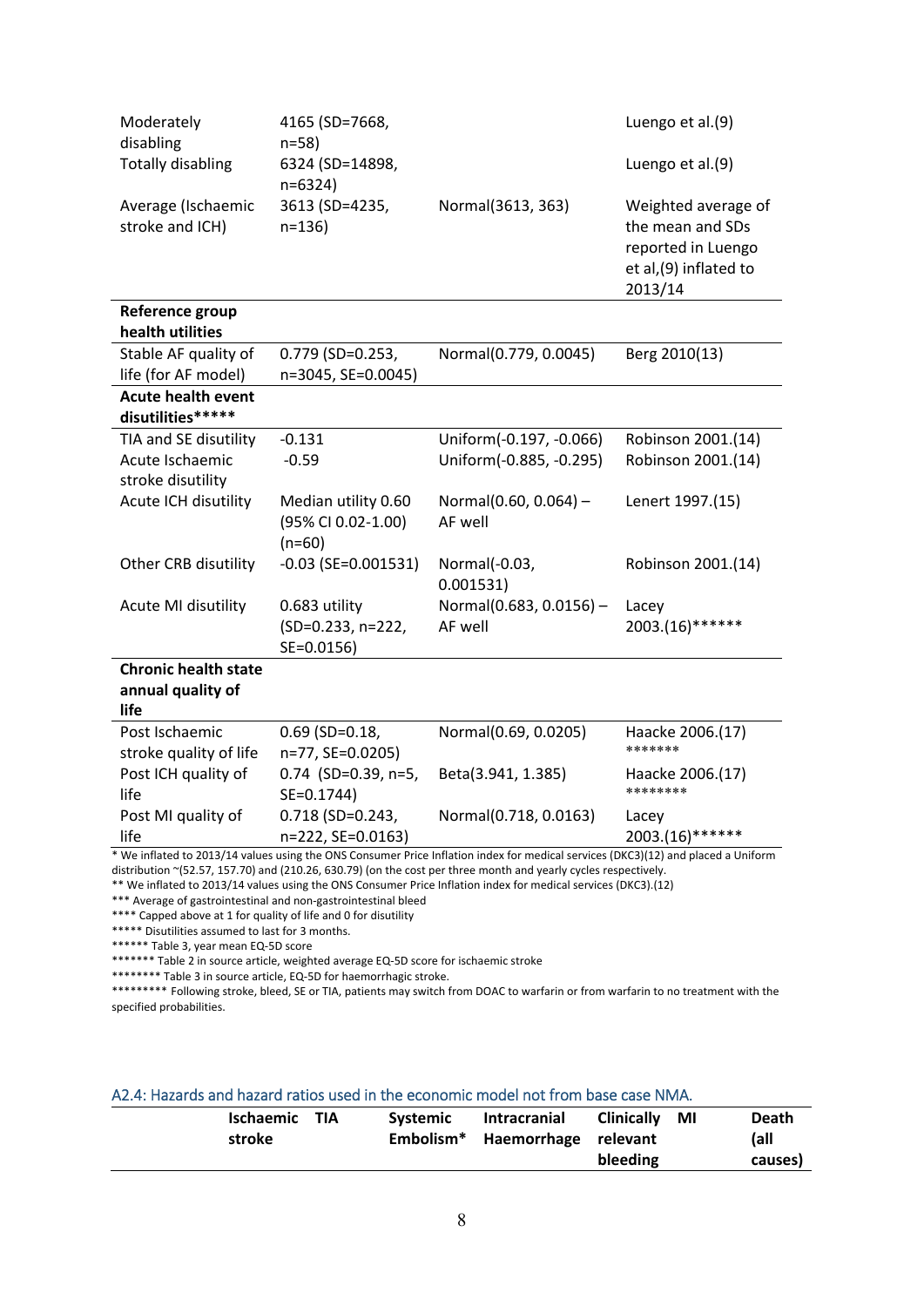| Warfarin        | 0.012   | 0.025    | 0.017    | 0.0094   | 0.066   | 0.0079   | 0.038   |
|-----------------|---------|----------|----------|----------|---------|----------|---------|
| <b>Baseline</b> | (0.01,  | (0.006,  | (0.0059, | (0.0057, | (0.031, | (0.0064, | (0.028, |
| hazards         | 0.013)  | 0.089)   | 0.041)   | 0.017)   | 0.13)   | 0.01)    | 0.052)  |
| No.             |         |          |          |          |         |          |         |
| treatment       |         | 2.69     | 19.2     |          | 0.51    |          | 1.65    |
| hazard          | 3(1.84, | (0.0659, | (0.085,  |          | (0.205, |          | (0.575, |
| ratio**         | 4.83)   | 9.94)    | 39.4)    | $NA***$  | 0.949)  | $NA***$  | 3.57)   |

\*Systemic embolism excludes stroke events

\*\* Random effects meta-analyses of each outcome using 6 studies reported by Hart et al.(2) No treatment was mixed with placebo. Note that in one study (BAATAF) control patients could choose to take Aspirin. No evidence for MI and insufficient evidence for ICH. \*\*\* Hazard ratio assumed the same as for bleed and set to 1 in sensitivity analysis.

\*\*\*\* No effect of warfarin assumed for MI

| <b>Risk factor</b> | <b>Future</b><br>ischaemic<br>stroke | <b>Future TIA/SE</b> | <b>Future ICH</b> | <b>Future Bleed</b> | <b>Future Death</b> |
|--------------------|--------------------------------------|----------------------|-------------------|---------------------|---------------------|
| Stroke             | 1.39(0.03)                           | 1.28(0.02)           | 0.49(0.09)        | 0.33(0.05)          | 0.28(0.15)          |
| ICH                | 0.58(0.07)                           | 0.60(0.06)           | 2.32(0.09)        | 1.08(0.07)          | 0.28(0.15)          |
| <b>Bleed</b>       | 0.28(0.04)                           | 0.31(0.04)           | 1.26(0.08)        | 1.20(0.04)          | 0.28(0.15)          |
| MI                 | 0.22(0.03)                           | 0.25(0.03)           | $-0.06(0.09)$     | 0.22(0.04)          | 0.03(0.18)          |

### A2.5: Estimated log-hazard ratio (standard error) for the effect of previous events on future events.(3,4)

\*Normal distributions are used to reflect uncertainty in the estimated log‐hazard ratios.

#### **Additional references in Appendix 2**

1. Hori M, Connolly SJ, Zhu J, et al. Dabigatran Versus Warfarin: Effects on Ischemic and Hemorrhagic Strokes and Bleeding in Asians and Non-Asians With Atrial Fibrillation. Stroke 2013;44(7):1891-6.

2. Hart RG, Pearce LA, Aguilar MI. Meta-analysis: Antithrombotic Therapy to Prevent Stroke in Patients Who Have Nonvalvular Atrial Fibrillation. Ann Intern Med 2007;146(12): 857-67.

3. Friberg L, Rosenqvist M, Lip GYH. Evaluation of risk stratification schemes for ischaemic stroke and bleeding in 182678 patients with atrial fibrillation: the Swedish Atrial Fibrillation cohort study. European Heart Journal 2012;33(12):1500-10.

4. Andersen KK, Olsen TS. Reduced Poststroke Mortality in Patients With Stroke and Atrial Fibrillation Treated With Anticoagulants: Results From a Danish Quality-Control Registry of 22179 Patients With Ischemic Stroke. Stroke 2007;38(2):259-63.

5. Gomez-Outes A, Terleira-Fernandez AI, Suarez-Gea ML, Vargas-Castrillon E. Dabigatran, rivaroxaban, or apixaban versus enoxaparin for thromboprophylaxis after total hip or knee replacement: systematic review, meta-analysis, and indirect treatment comparisons. BMJ 2012;344:e3675.

6. Ali A, Bailey C, Abdelhafiz AH. Stroke prophylaxis with warfarin or dabigatran for patients with non-valvular atrial fibrillation-cost analysis. Age and Ageing 2012;41(5):681-4.

7. National Institute for Health and Clinical Excellence (NICE). Costing Report: Implementing NICE Guidance in England. Atrial Fibrillation: The Management fo Atrial Fibrillation. NICE Clinical Guideline 2006;36.